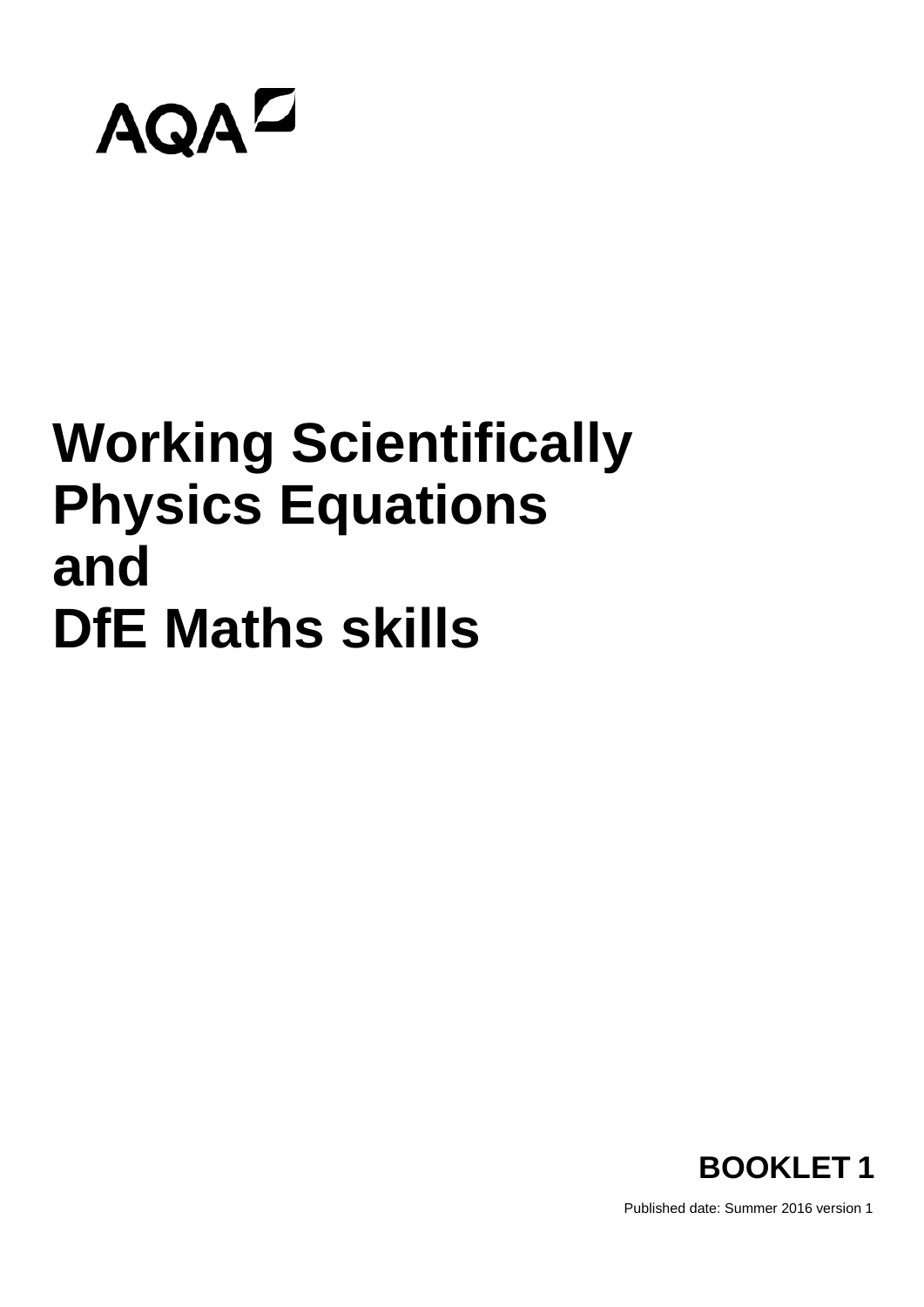## 3 Working scientifically

Science is a set of ideas about the material world. We have included all the parts of what good science is at GCSE level: whether it be investigating, observing, experimenting or testing out ideas and thinking about them. The way scientific ideas flow through the specification will support you in building a deep understanding of science with your students. We know this will involve talking about, reading and writing about science plus the actual doing, as well as representing science in its many forms both mathematically and visually through models.

This specification encourages the development of knowledge and understanding in science through opportunities for working scientifically. Working scientifically is the sum of all the activities that scientists do. We feel it is so important that we have woven it throughout our specification and written papers.

Our schemes of work will take this further for you and signpost a range of ways to navigate through this qualification so your students are engaged and enthused. These free resources support the use of mathematics as a tool for thinking through the use of mathematical language in explanations, applications and evaluations.

The tables below show examples of the ways working scientifically could be assessed.

### 1 Development of scientific thinking

| Students should be able to:                                                                                                                                                                                                                          | Examples of what students could be asked to<br>do in an exam                                                                                         |  |  |  |
|------------------------------------------------------------------------------------------------------------------------------------------------------------------------------------------------------------------------------------------------------|------------------------------------------------------------------------------------------------------------------------------------------------------|--|--|--|
| WS 1.1<br>Understand how scientific methods and theories                                                                                                                                                                                             | Give examples to show how scientific methods<br>and theories have changed over time.                                                                 |  |  |  |
| develop over time.                                                                                                                                                                                                                                   | Explain, with an example, why new data from<br>experiments or observations led to changes in<br>models or theories.                                  |  |  |  |
|                                                                                                                                                                                                                                                      | Decide whether or not given data supports a<br>particular theory.                                                                                    |  |  |  |
| WS 1.2                                                                                                                                                                                                                                               | Recognise/draw/interpret diagrams.                                                                                                                   |  |  |  |
| Use a variety of models such as representational,<br>spatial, descriptive, computational and<br>mathematical to solve problems, make<br>predictions and to develop scientific explanations<br>and understanding of familiar and unfamiliar<br>facts. | Translate from data to a representation with a<br>model.                                                                                             |  |  |  |
|                                                                                                                                                                                                                                                      | Use models in explanations, or match features<br>of a model to the data from experiments or<br>observations that the model describes or<br>explains. |  |  |  |
|                                                                                                                                                                                                                                                      | Make predictions or calculate quantities based<br>on the model or show its limitations.                                                              |  |  |  |
|                                                                                                                                                                                                                                                      | Give examples of ways in which a model can be<br>tested by observation or experiment.                                                                |  |  |  |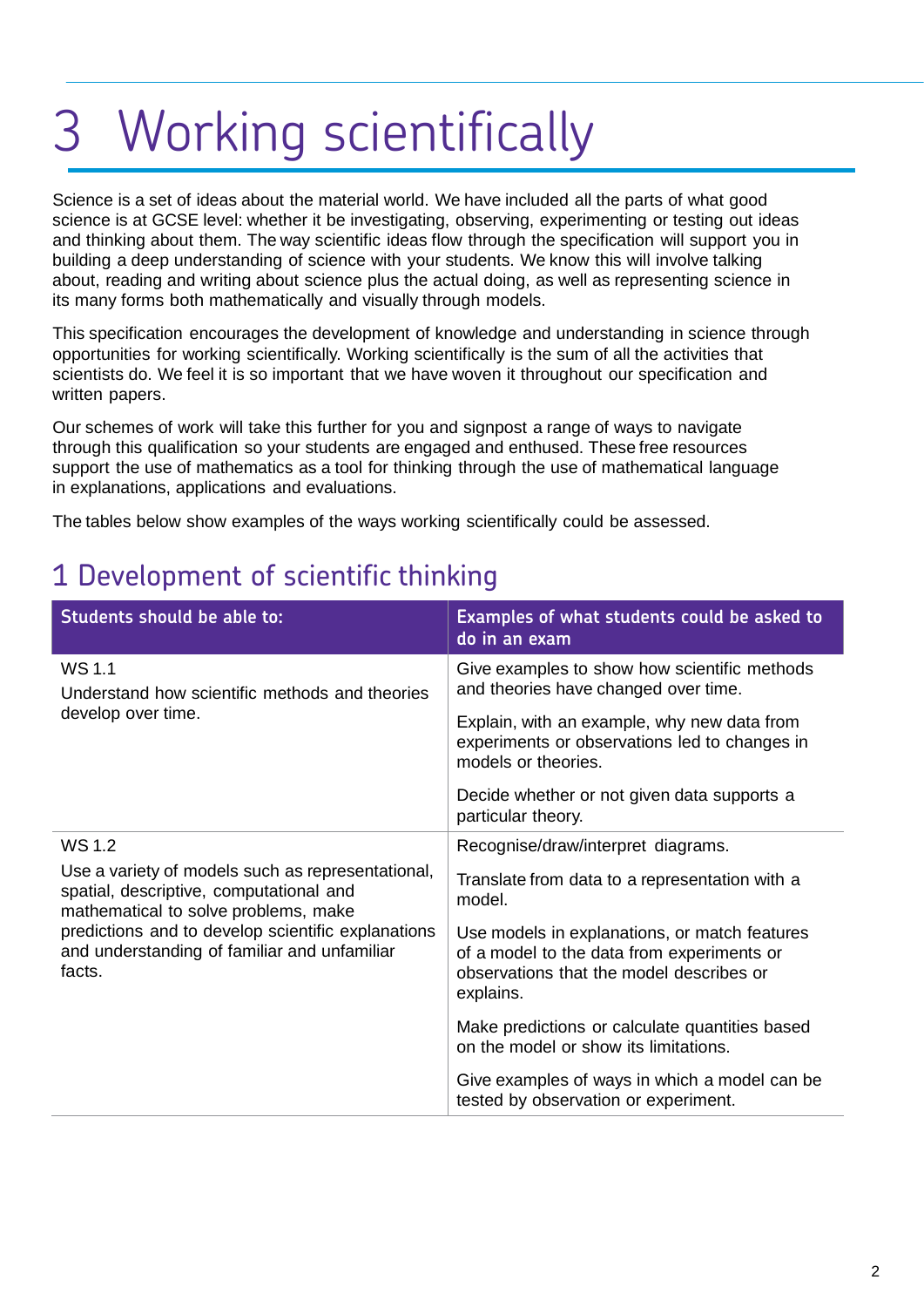| Students should be able to:                                                                                                                                               | Examples of what students could be asked to<br>do in an exam                                                                                                                                    |  |  |
|---------------------------------------------------------------------------------------------------------------------------------------------------------------------------|-------------------------------------------------------------------------------------------------------------------------------------------------------------------------------------------------|--|--|
| <b>WS1.3</b><br>Appreciate the power and limitations of science<br>and consider any ethical issues which may arise.                                                       | Explain why data is needed to answer scientific<br>questions, and why it may be uncertain,<br>incomplete or not available.                                                                      |  |  |
|                                                                                                                                                                           | Outline a simple ethical argument about the<br>rights and wrongs of a new technology.                                                                                                           |  |  |
| <b>WS1.4</b><br>Explain everyday and technological applications                                                                                                           | Describe and explain specified examples of the<br>technological applications of science.                                                                                                        |  |  |
| of science; evaluate associated personal, social,<br>economic and environmental implications; and<br>make decisions based on the evaluation of<br>evidence and arguments. | Describe and evaluate, with the help of data,<br>methods that can be used to tackle problems<br>caused by human impacts on the environment.                                                     |  |  |
| <b>WS1.5</b><br>Evaluate risks both in practical science and the<br>wider societal context, including perception of<br>risk in relation to data and consequences.         | Give examples to show that there are hazards<br>associated with science-based technologies<br>which have to be considered alongside the<br>benefits.                                            |  |  |
|                                                                                                                                                                           | Suggest reasons why the perception of risk is<br>often very different from the measured risk (eg<br>voluntary vs imposed risks, familiar vs unfamiliar<br>risks, visible vs invisible hazards). |  |  |
| WS 1.6                                                                                                                                                                    | Explain that the process of peer review helps to<br>detect false claims and to establish a consensus                                                                                            |  |  |
| Recognise the importance of peer review of<br>results and of communicating results to a range<br>of audiences.                                                            | about which claims should be regarded as valid.                                                                                                                                                 |  |  |
|                                                                                                                                                                           | Explain that reports of scientific developments in<br>the popular media are not subject to peer review<br>and may be oversimplified, inaccurate or biased.                                      |  |  |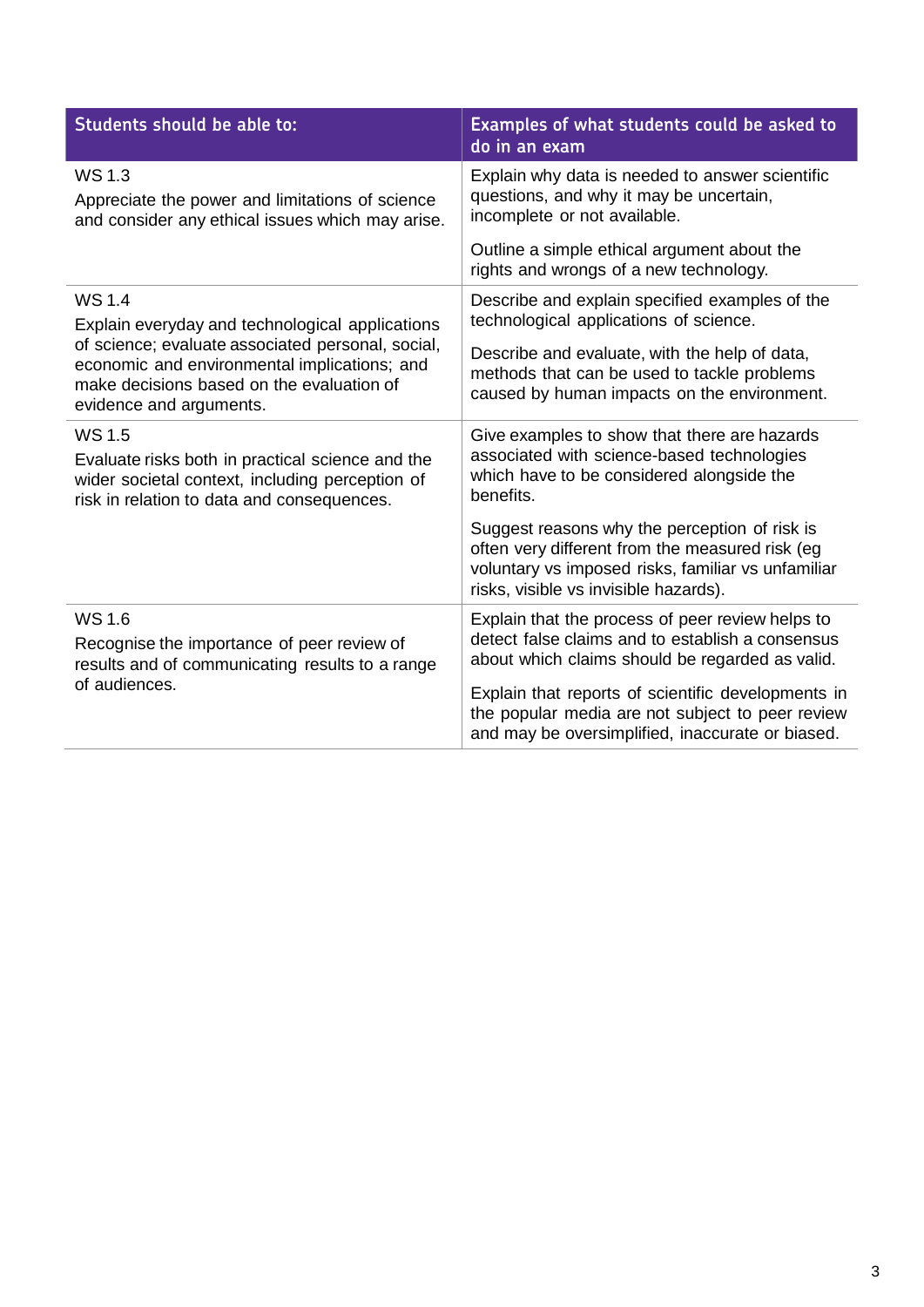### 2 Experimental skills and strategies

| Students should be able to:                                                                                                                                                  | Examples of what students could be asked to<br>do in an exam                                                                                                                                                                                                                                  |  |  |  |
|------------------------------------------------------------------------------------------------------------------------------------------------------------------------------|-----------------------------------------------------------------------------------------------------------------------------------------------------------------------------------------------------------------------------------------------------------------------------------------------|--|--|--|
| <b>WS 2.1</b><br>Use scientific theories and explanations to<br>develop hypotheses.                                                                                          | Suggest a hypothesis to explain given<br>observations or data.                                                                                                                                                                                                                                |  |  |  |
| WS 2.2<br>Plan experiments or devise procedures to                                                                                                                           | Describe a practical procedure for a specified<br>purpose.                                                                                                                                                                                                                                    |  |  |  |
| make observations, produce or characterise<br>a substance, test hypotheses, check data or<br>explore phenomena.                                                              | Explain why a given practical procedure is well<br>designed for its specified purpose.                                                                                                                                                                                                        |  |  |  |
|                                                                                                                                                                              | Explain the need to manipulate and control<br>variables.                                                                                                                                                                                                                                      |  |  |  |
|                                                                                                                                                                              | Identify in a given context:<br>• the independent variable as the one that is<br>changed or selected by the investigator<br>the dependent variable that is measured for<br>each change in the independent variable<br>control variables and be able to explain why<br>they are kept the same. |  |  |  |
|                                                                                                                                                                              | Apply understanding of apparatus and<br>techniques to suggest a procedure for a specified<br>purpose.                                                                                                                                                                                         |  |  |  |
| WS 2.3<br>Apply a knowledge of a range of techniques,<br>instruments, apparatus, and materials to select<br>those appropriate to the experiment.                             | Describe/suggest/select the technique,<br>instrument, apparatus or material that should be<br>used for a particular purpose, and explain why.                                                                                                                                                 |  |  |  |
| <b>WS 2.4</b>                                                                                                                                                                | Identify the main hazards in specified practical<br>contexts.                                                                                                                                                                                                                                 |  |  |  |
| Carry out experiments appropriately having due<br>regard for the correct manipulation of apparatus,<br>the accuracy of measurements and health and<br>safety considerations. | Suggest methods of reducing the risk of harm in<br>practical contexts.                                                                                                                                                                                                                        |  |  |  |
| WS 2.5<br>Recognise when to apply a knowledge of<br>sampling techniques to ensure any samples<br>collected are representative.                                               | Suggest and describe an appropriate sampling<br>technique in a given context.                                                                                                                                                                                                                 |  |  |  |
| WS 2.6<br>Make and record observations and<br>measurements using a range of apparatus and<br>methods.                                                                        | Read measurements off a scale in a practical<br>context and record appropriately.                                                                                                                                                                                                             |  |  |  |
| <b>WS 2.7</b><br>Evaluate methods and suggest possible                                                                                                                       | Assess whether sufficient, precise measurements<br>have been taken in an experiment.                                                                                                                                                                                                          |  |  |  |
| improvements and further investigations.                                                                                                                                     | Evaluate methods with a view to determining<br>whether or not they are valid.                                                                                                                                                                                                                 |  |  |  |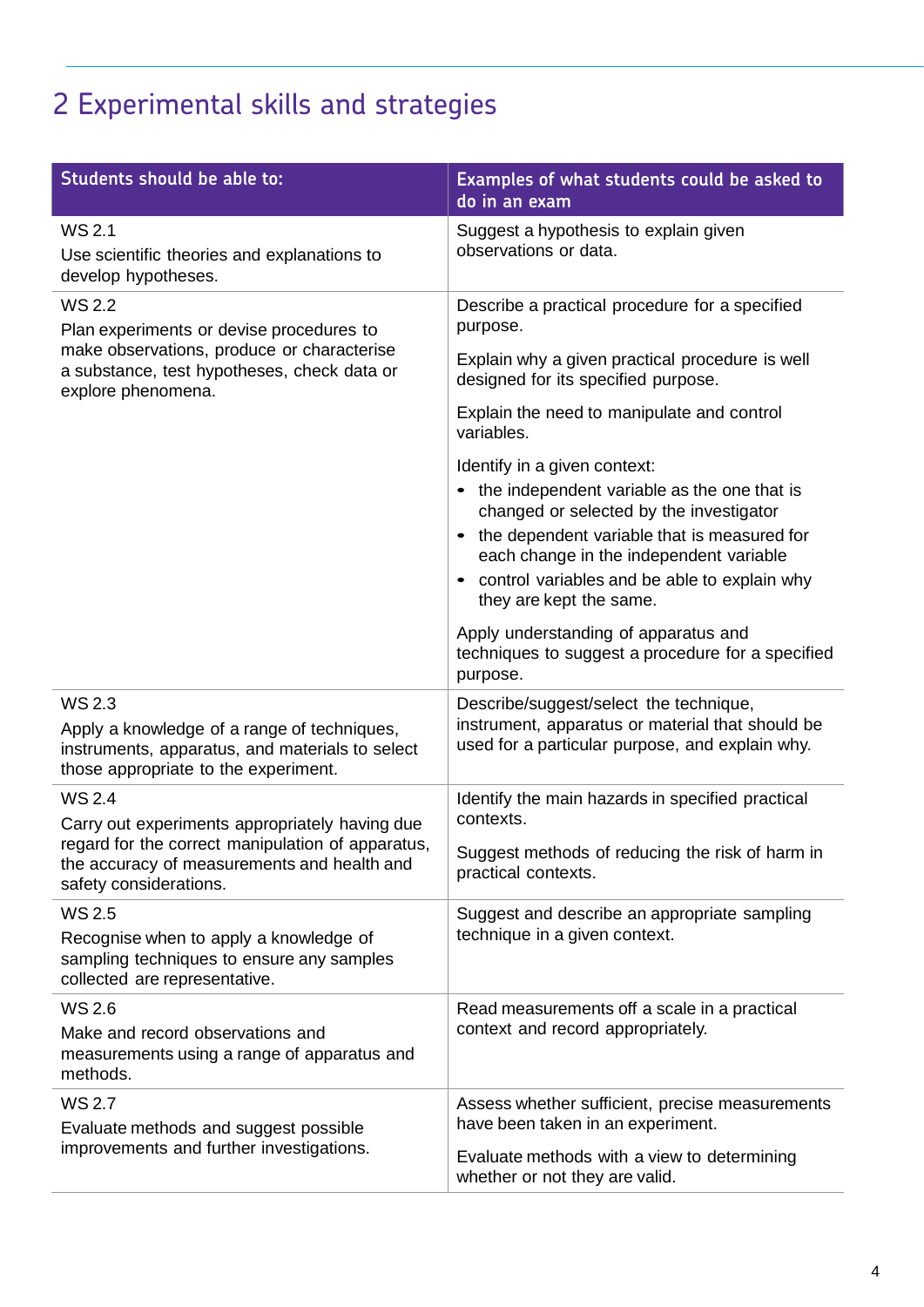### 3 Analysis and evaluation

Apply the cycle of collecting, presenting and analysing data, including:

| Students should be able to:                                                                                                                                                                    | Examples of what students could be asked to<br>do in an exam                                                                                                                                                                                                                                                                                                                                                                                                                                                                                                                                                                                                                                                       |  |  |  |
|------------------------------------------------------------------------------------------------------------------------------------------------------------------------------------------------|--------------------------------------------------------------------------------------------------------------------------------------------------------------------------------------------------------------------------------------------------------------------------------------------------------------------------------------------------------------------------------------------------------------------------------------------------------------------------------------------------------------------------------------------------------------------------------------------------------------------------------------------------------------------------------------------------------------------|--|--|--|
| WS 3.1<br>Presenting observations and other data using                                                                                                                                         | Construct and interpret frequency tables and<br>diagrams, bar charts and histograms.                                                                                                                                                                                                                                                                                                                                                                                                                                                                                                                                                                                                                               |  |  |  |
| appropriate methods.                                                                                                                                                                           | Plot two variables from experimental or other<br>data.                                                                                                                                                                                                                                                                                                                                                                                                                                                                                                                                                                                                                                                             |  |  |  |
| WS 3.2<br>Translating data from one form to another.                                                                                                                                           | Translate data between graphical and numeric<br>form.                                                                                                                                                                                                                                                                                                                                                                                                                                                                                                                                                                                                                                                              |  |  |  |
| <b>WS3.3</b><br>Carrying out and represent mathematical and<br>statistical analysis.                                                                                                           | For example:<br>use an appropriate number of significant<br>figures<br>find the arithmetic mean and range of a set of<br>data<br>construct and interpret frequency tables and<br>diagrams, bar charts and histograms<br>make order of magnitude calculations<br>change the subject of an equation<br>$\bullet$<br>substitute numerical values into algebraic<br>equations using appropriate units for physical<br>quantities<br>determine the slope and intercept of a linear<br>graph<br>draw and use the slope of a tangent to a curve<br>as a measure of rate of change<br>understand the physical significance of area<br>between a curve and the x-axis and measure<br>it by counting squares as appropriate. |  |  |  |
| WS 3.4<br>Representing distributions of results and make<br>estimations of uncertainty.                                                                                                        | Apply the idea that whenever a measurement is<br>made, there is always some uncertainty about<br>the result obtained.<br>Use the range of a set of measurements about                                                                                                                                                                                                                                                                                                                                                                                                                                                                                                                                              |  |  |  |
|                                                                                                                                                                                                | the mean as a measure of uncertainty.                                                                                                                                                                                                                                                                                                                                                                                                                                                                                                                                                                                                                                                                              |  |  |  |
| WS 3.5                                                                                                                                                                                         | Use data to make predictions.                                                                                                                                                                                                                                                                                                                                                                                                                                                                                                                                                                                                                                                                                      |  |  |  |
| Interpreting observations and other data<br>(presented in verbal, diagrammatic, graphical,<br>symbolic or numerical form), including identifying<br>patterns and trends, making inferences and | Recognise or describe patterns and trends in<br>data presented in a variety of tabular, graphical<br>and other forms.                                                                                                                                                                                                                                                                                                                                                                                                                                                                                                                                                                                              |  |  |  |
| drawing conclusions.                                                                                                                                                                           | Draw conclusions from given observations.                                                                                                                                                                                                                                                                                                                                                                                                                                                                                                                                                                                                                                                                          |  |  |  |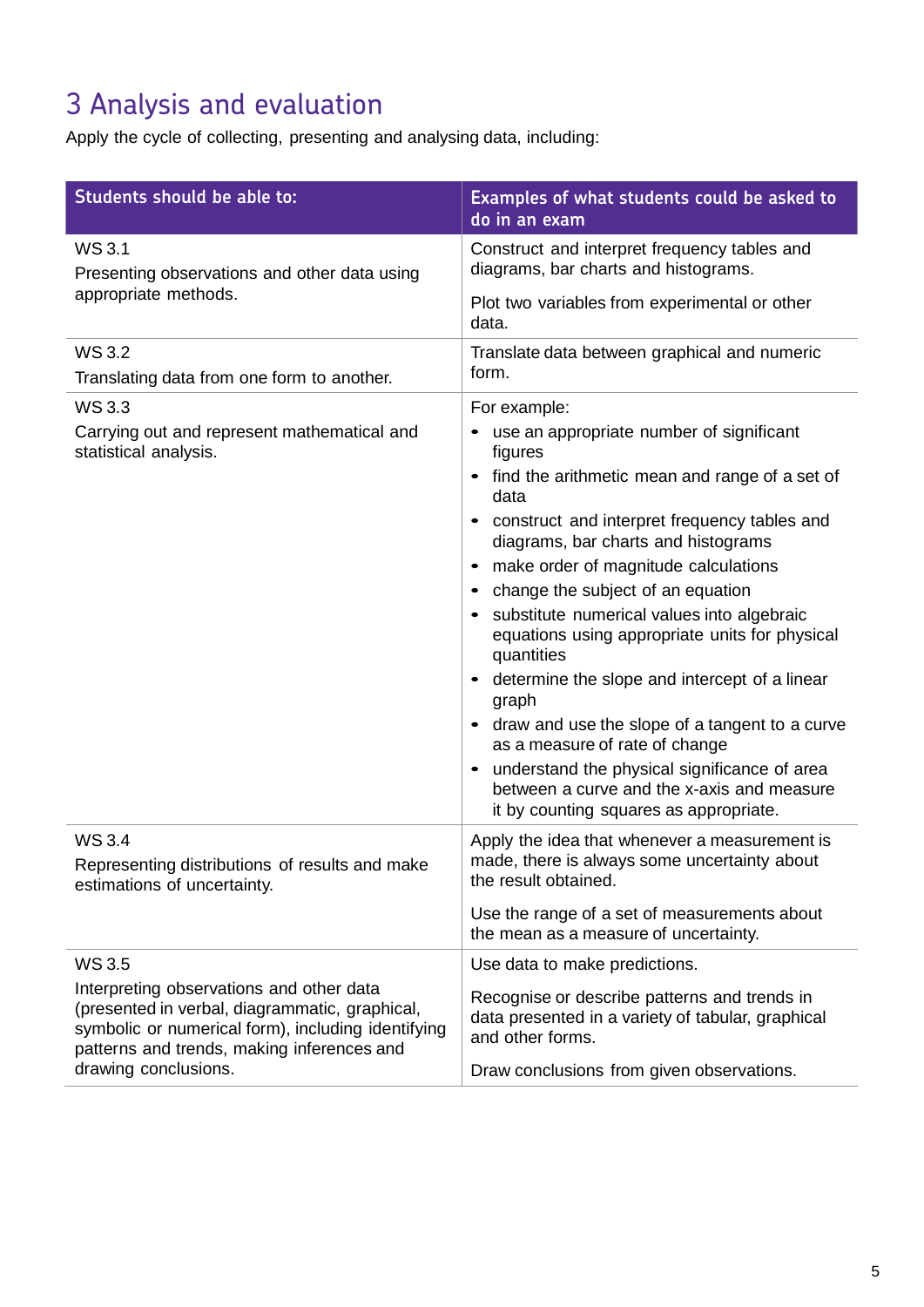| Students should be able to:                                                                                                                                                                                                                                           | Examples of what students could be asked to<br>do in an exam                                                                                                                                                                                                     |  |  |
|-----------------------------------------------------------------------------------------------------------------------------------------------------------------------------------------------------------------------------------------------------------------------|------------------------------------------------------------------------------------------------------------------------------------------------------------------------------------------------------------------------------------------------------------------|--|--|
| WS 3.6<br>Presenting reasoned explanations including                                                                                                                                                                                                                  | Comment on the extent to which data is<br>consistent with a given hypothesis.                                                                                                                                                                                    |  |  |
| relating data to hypotheses.                                                                                                                                                                                                                                          | Identify which of two or more hypotheses<br>provides a better explanation of data in a given<br>context.                                                                                                                                                         |  |  |
| <b>WS3.7</b><br>Being objective, evaluating data in terms of<br>accuracy, precision, repeatability and<br>reproducibility and identifying potential sources<br>of random and systematic error.                                                                        | Apply the following ideas to evaluate data to<br>suggest improvements to procedures and<br>techniques.<br>An accurate measurement is one that is close<br>to the true value.                                                                                     |  |  |
|                                                                                                                                                                                                                                                                       | Measurements are precise if they cluster<br>$\bullet$<br>closely.                                                                                                                                                                                                |  |  |
|                                                                                                                                                                                                                                                                       | Measurements are repeatable when repetition,<br>under the same conditions by the same<br>investigator, gives similar results.                                                                                                                                    |  |  |
|                                                                                                                                                                                                                                                                       | Measurements are reproducible if similar<br>results are obtained by different investigators<br>with different equipment.                                                                                                                                         |  |  |
|                                                                                                                                                                                                                                                                       | Measurements are affected by random error<br>$\bullet$<br>due to results varying in unpredictable ways;<br>these errors can be reduced by making more<br>measurements and reporting a mean value.                                                                |  |  |
|                                                                                                                                                                                                                                                                       | Systematic error is due to measurement<br>results differing from the true value by a<br>consistent amount each time.                                                                                                                                             |  |  |
|                                                                                                                                                                                                                                                                       | Any anomalous values should be examined to<br>$\bullet$<br>try to identify the cause and, if a product of a<br>poor measurement, ignored.                                                                                                                        |  |  |
| WS 3.8<br>Communicating the scientific rationale for<br>investigations, methods used, findings and<br>reasoned conclusions through paper-based and<br>electronic reports and presentations using verbal,<br>diagrammatic, graphical, numerical and symbolic<br>forms. | Present coherent and logically structured<br>responses, using the ideas in 2 Experimental<br>skills and strategies and 3 Analysis and<br>evaluation, applied to the required practicals, and<br>other practical investigations given appropriate<br>information. |  |  |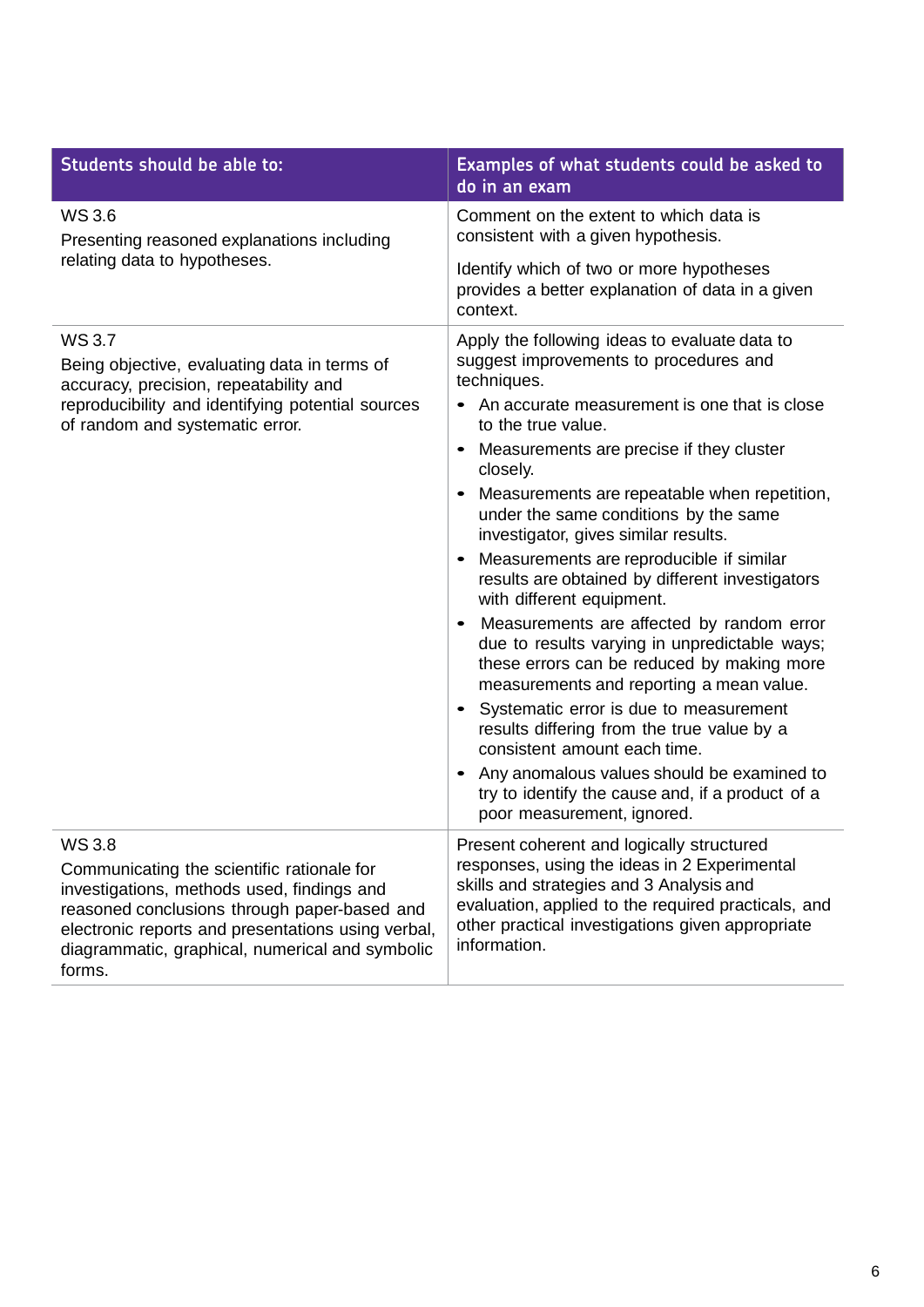#### 4 Scientific vocabulary, quantities, units, symbols and nomenclature

| Students should be able to:                                                                                                       | Examples of what students could be asked to<br>do in an exam                                                      |
|-----------------------------------------------------------------------------------------------------------------------------------|-------------------------------------------------------------------------------------------------------------------|
| WS 4.1<br>Use scientific vocabulary, terminology and<br>definitions.                                                              | The knowledge and skills in this section apply<br>across the specification, including the required<br>practicals. |
| WS 4.2<br>Recognise the importance of scientific quantities<br>and understand how they are determined.                            |                                                                                                                   |
| WS 4.3<br>Use SI units (eg kg, g, mg; km, m, mm; kJ,<br>J) and IUPAC chemical nomenclature unless<br>inappropriate.               |                                                                                                                   |
| WS 4.4<br>Use prefixes and powers of ten for orders of<br>magnitude (eg tera, giga, mega, kilo, centi, milli,<br>micro and nano). |                                                                                                                   |
| WS 4.5<br>Interconvert units.                                                                                                     |                                                                                                                   |
| WS 4.6<br>Use an appropriate number of significant figures<br>in calculation.                                                     |                                                                                                                   |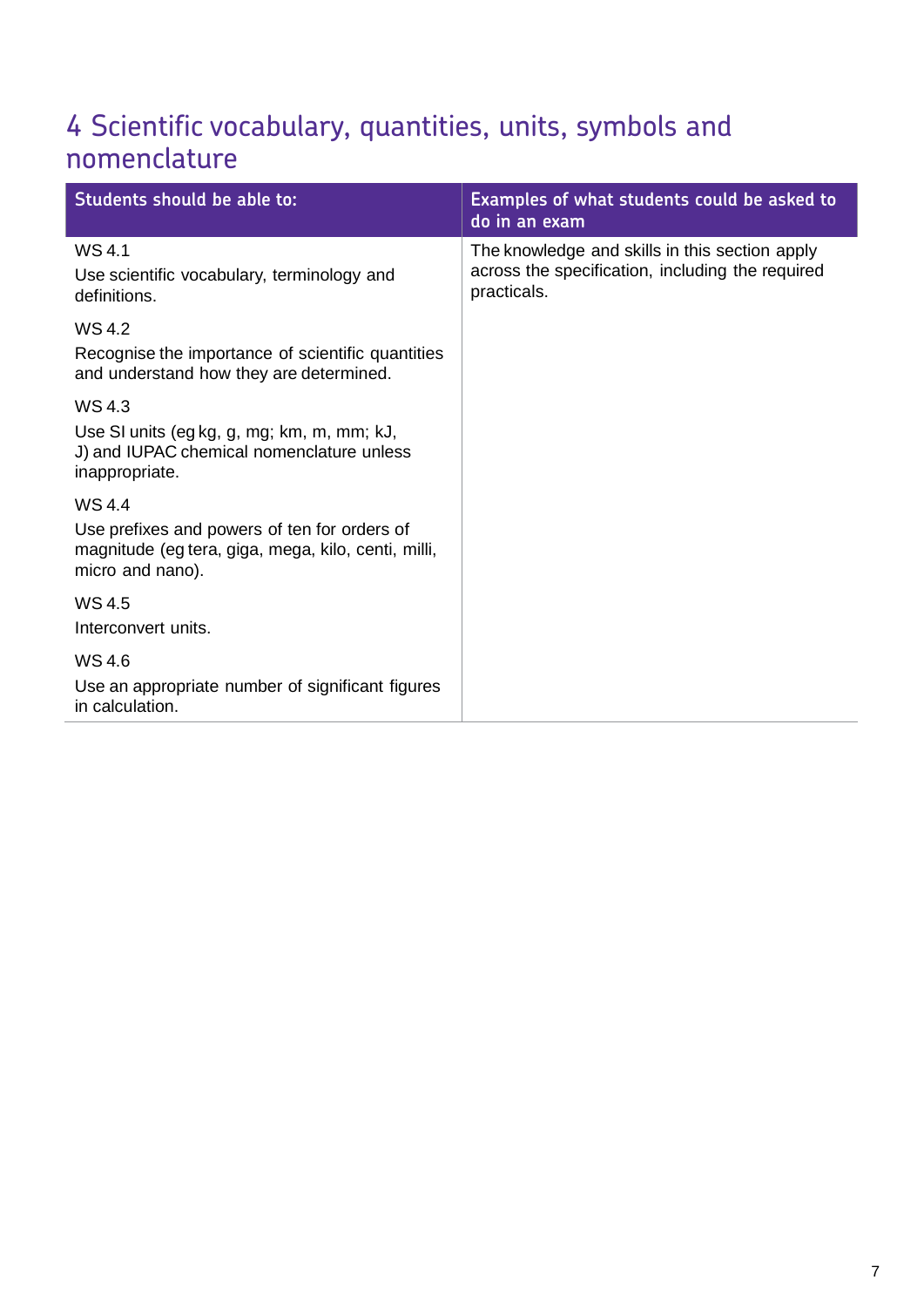# Appendix A: Physics equations

In solving quantitative problems, students should be able to recall and apply the following equations, using standard SI units.

Equations required for Higher Tier papers only are indicated by HT in the left hand column.

| <b>Equation</b><br>number | <b>Word equation</b>                                                                      | <b>Symbol</b><br>equation    |
|---------------------------|-------------------------------------------------------------------------------------------|------------------------------|
| 1                         | weight = mass $\times$ gravitational field strength (g)                                   | $W = m g$                    |
| 2                         | work done = force $\times$ distance along the line of action of the force                 | $W = F s$                    |
| 3                         | force applied to a spring = spring constant $\times$ extension                            | $F = k e$                    |
| 4                         | moment of a force = force $\times$ distance normal to direction of force                  | $M = F d$                    |
| 5                         | pressure = force normal to a surface                                                      | F                            |
| 6                         | distance travelled = speed $\times$ time                                                  | $s = v t$                    |
| $\overline{7}$            | $acceleration =$ <sup>change in velocity</sup>                                            | Δν                           |
| 8                         | resultant force = mass $\times$ acceleration                                              | $F = ma$                     |
| 9HT                       | momentum = mass $\times$ velocity                                                         | $p = m v$                    |
| 10                        | kinetic energy = 0.5 $\times$ mass $\times$ speed <sup>2</sup>                            | $E_k = \frac{1}{2} m v^2$    |
| 11                        | gravitational potential energy = mass<br>x gravitational field strength $g \times$ height | $E_p = m g h$                |
| 12                        | energy transferred<br>$power =$                                                           | $\cal E$                     |
| 13                        | work done<br>$power =$                                                                    | W                            |
| 14                        | useful output energy transfer<br>$efficiency =$<br>total input energy transfer            |                              |
| 15                        | useful power output<br>$efficiency =$<br>total power input                                |                              |
| 16                        | wave speed = frequency $\times$ wavelength                                                | $v = f \lambda$              |
| 17                        | charge flow = current $\times$ time                                                       | $Q = I t$                    |
| 18                        | potential difference = current $\times$ resistance                                        | $V = I R$                    |
| 19                        | power = potential difference $\times$ current                                             | $P = VI$                     |
| 20                        | power = $current2 \times resistance$                                                      | $P = I^2 R$                  |
| 21                        | energy transferred = power $\times$ time                                                  | $E = P t$                    |
| 22                        | energy transferred = charge flow $\times$ potential difference                            | $E = Q V$                    |
| 23                        | mass<br>$density =$                                                                       | $\boldsymbol{m}$<br>$\rho =$ |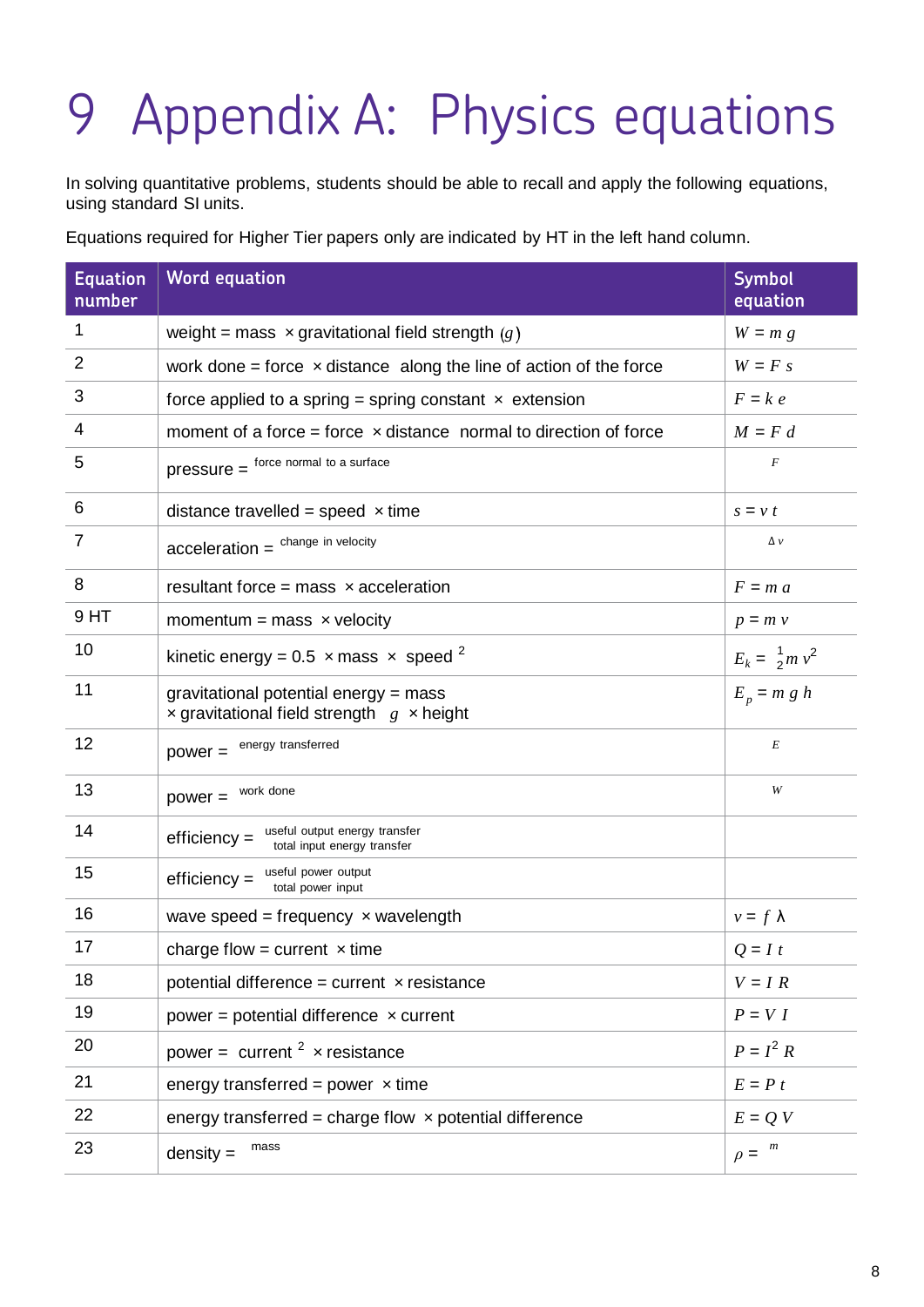Students should be able to select and apply the following equations from the *Physics equation sheet*.

Equations required for Higher Tier papers only are indicated by HT in the left hand column.

n

| <b>Equation</b><br>number | <b>Word equation</b>                                                                                                                                      | <b>Symbol</b><br>equation           |
|---------------------------|-----------------------------------------------------------------------------------------------------------------------------------------------------------|-------------------------------------|
| 1 <sub>HT</sub>           | pressure due to a column of liquid = height of column $\times$ density of liquid<br>$\times$ gravitational field strength (g)                             | $p = h \rho g$                      |
| 2                         | (final velocity) <sup>2</sup> – (initial velocity) <sup>2</sup> = 2 x acceleration x distance                                                             | $v^2 - u^2 = 2 a s$                 |
| 3 HT                      | $force = \frac{change in momentum}{}$                                                                                                                     | $m \Delta v$                        |
| 4                         | elastic potential energy = 0.5 x spring constant x (extension) <sup>2</sup>                                                                               | $E_e = \frac{1}{2} k e^2$           |
| 5                         | change in thermal energy = mass $\times$ specific heat capacity<br>x temperature change                                                                   | $\Delta E = mc \Delta \theta$       |
| 6                         | $period = \frac{1}{frequency}$                                                                                                                            |                                     |
| $\overline{7}$            | image height<br>$magnification =$<br>object height                                                                                                        |                                     |
| 8 HT                      | force on a conductor (at right angles to a magnetic field)<br>carrying a current = magnetic flux density $\times$ current $\times$ length                 | $F = B \mid l$                      |
| 9                         | thermal energy for a change of state = mass $\times$ specific latent heat                                                                                 | $E = m L$                           |
| 10 HT                     | potential difference across primary coil = number of turns in primary coil potential difference across secondary coil = number of turns in secondary coil | $\frac{V_p}{V_s} = \frac{n_p}{n_s}$ |
| 11 HT                     | potential difference across primary coil x current in primary coil<br>$=$ potential difference across secondary coil $\times$ current in secondary coil   | $V_{s} I_{s} = V_{p} I_{p}$         |
| 12                        | For gases: pressure $\times$ volume = constant                                                                                                            | $pV = constant$                     |